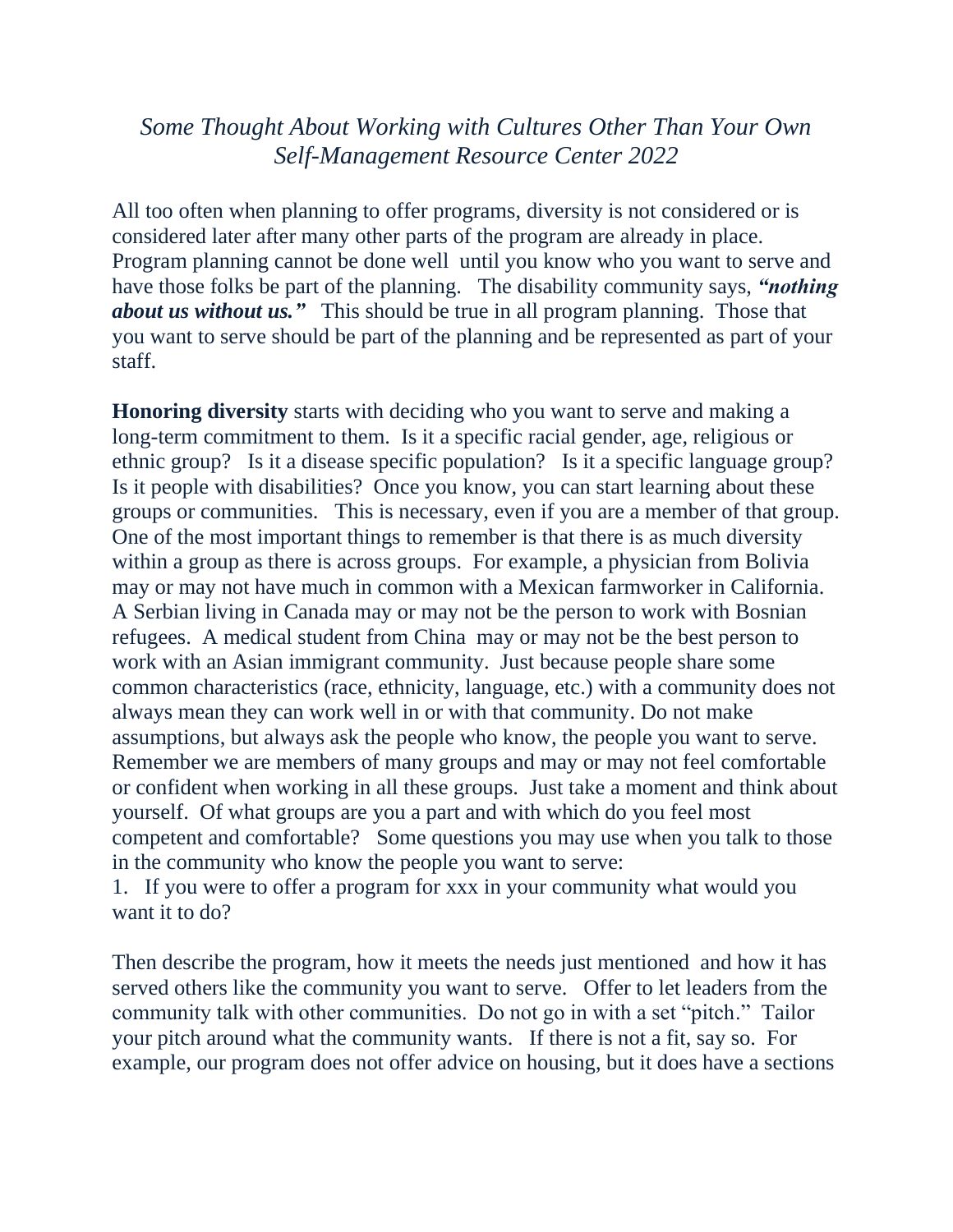teaching problem solving and decision making where participants can discuss this if they wish.

2. If you wanted to offer this program in your community, what would you do? Listen, if all goes well you will learn exactly what you have to do to offer programs. If there is something you do not understand or cannot do, say so.

3. What do you think the challenges will be? Again, listen and problem solve.

Follow up with and email outlining any agreements and what each will do next and a time to meet again. Be sure to say, this is what I think we agreed upon, please let me know if I did not get it right.

BTW these three questions work well in underserved communities and also in talking to potential funders such as insurance companies, two different cultures.

**Commitment and learning:** Working to honor diversity means making a commitment and being willing to learn. The commitment is for years, not months, weeks or just offering one workshop. It means establishing relationships and making friends with members of the community, asking them what you should know as well as reading about the community. It means showing up on Saturday when invited to an acorn festival or other special event or celebration. For some groups it may mean scheduling workshops for evenings or for Sunday afternoons. In short, it means devoting time and energy to learning and being willing to step outside your comfort zone. If these are not things you are willing and able to do, then find someone in your organization who is more comfortable with leading your diversity efforts. Even if you are comfortable and have the commitment, you still want to always work with partners from the community.

**Finding the right partners** is one of the keys to working successfully with diversity. Start by asking everyone you know and can find in the community of interest. For example, who are leaders in the elder community and who do older people trust? **Do not stop here.** Next talk to all these people and ask the same questions. You should have many names. Once you have a list of names, look for those that appear the most frequently. These are the people who may make great partners and leaders. You might ask these folks to be an advisory committee. Or you might hire one of these people to help with or lead your diversity efforts or ask them to be leaders or to help find leaders.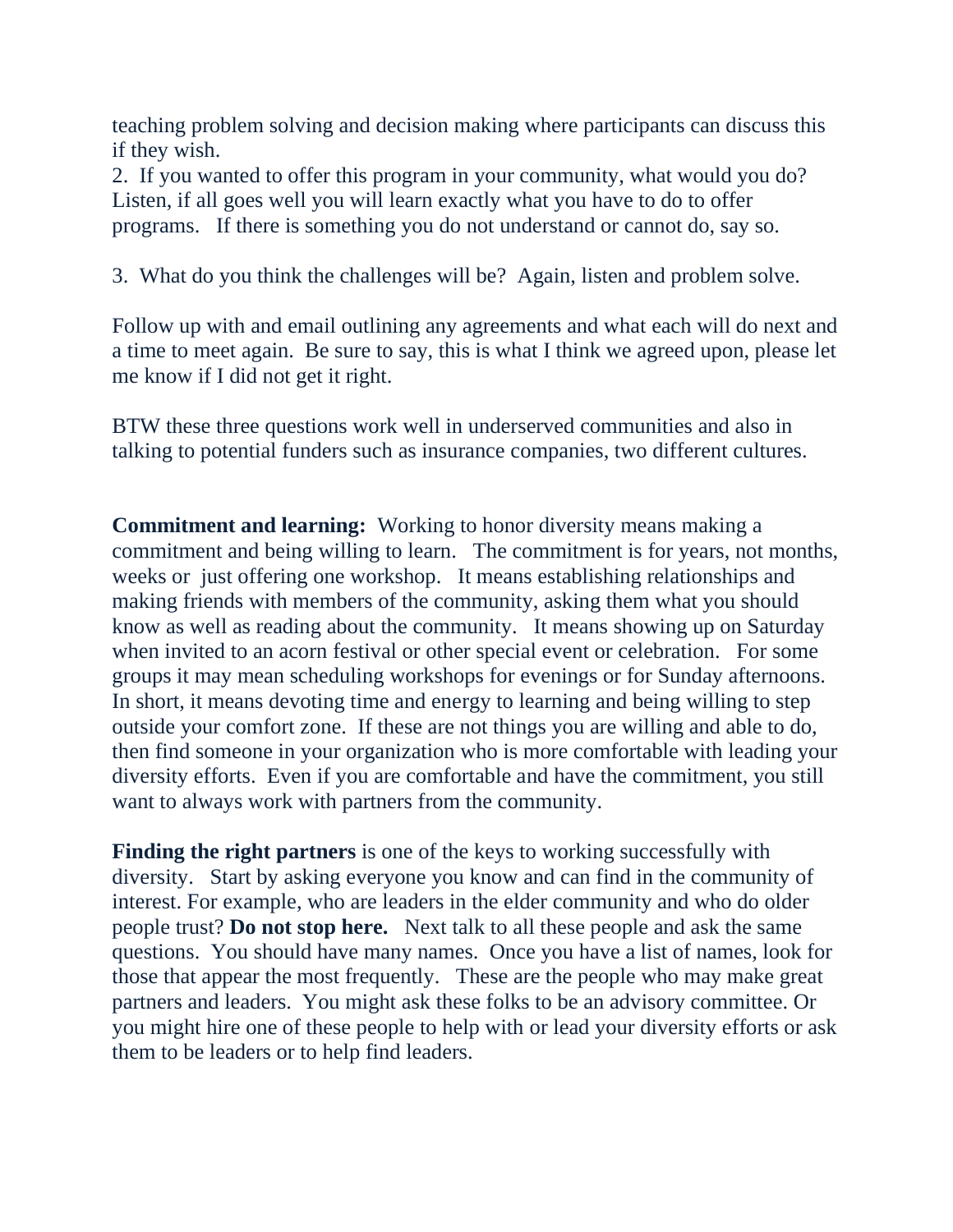These people's names you gather may not always be who you expect, such as the usual community, church, or tribal leaders. The community, church, or tribal leaders are important because they are often the gatekeepers. They are the ones that decide if they will support your efforts. However, they are seldom the people to do the work or sit on advisory committees because as leaders, they are often too busy. Still, you want to keep these gatekeepers informed. Always let them know what you are doing, and always ask what you can do for them. (If what they ask is not possible, say so. If you make a commitment, be sure to keep it.) The two things you want from these gatekeepers are 1) they name or appoint people to help you, and 2) support introducing you to the community. Always remember that their asking others to work with you is a gift.

**Others want to know if they can trust you:** We all want to know if we can trust each other. This is even more important when you are working in a group other than our own. It may be that others who have gone before you have done something to undermine trust. This is not your fault, but it is important for you to know and understand; it is also something with which you will need to deal when you work in and with that group or community. Start building trust by learning about the challenges facing the community. Listen before offering solutions. In many cultures, showing up on time, dressing appropriately, and doing what you say you are going to do, are all ways to gain trust. The problem is that "on time" and "dressing appropriately" may mean different things to different people. Even "arriving on time" may have a different meaning. If you are invited to something, go, if you are offered food, eat it, if you encounter silence take a moment to think about it, and accept it. Let others in the group break the silence. These actions help build trust. Trust building is many actions over time, and trust leads to mutual respect. Two key recommendations for 'trust building':

**1. Listen, listen, and listen some more:** As we learn about diversity and work to become more competent in and with diverse groups we need to listen. This is especially true when facilitating workshops in diverse communities. For example, if someone comments during an activity that health professionals disrespect them, do not ignore the comment. Rather, allow them to explain, then acknowledge their feelings, show empathy, and offer to talk more with them at the break or after the session. You may not be able to solve their problem but letting them know you heard and empathize with them can go a long way. You may also be able to offer them other resources where they can find assistance. If you have a leader who says they can never teach on Saturday, do not assume that they are guarding their free time. Instead ask why so you know and can respect their wishes. It may be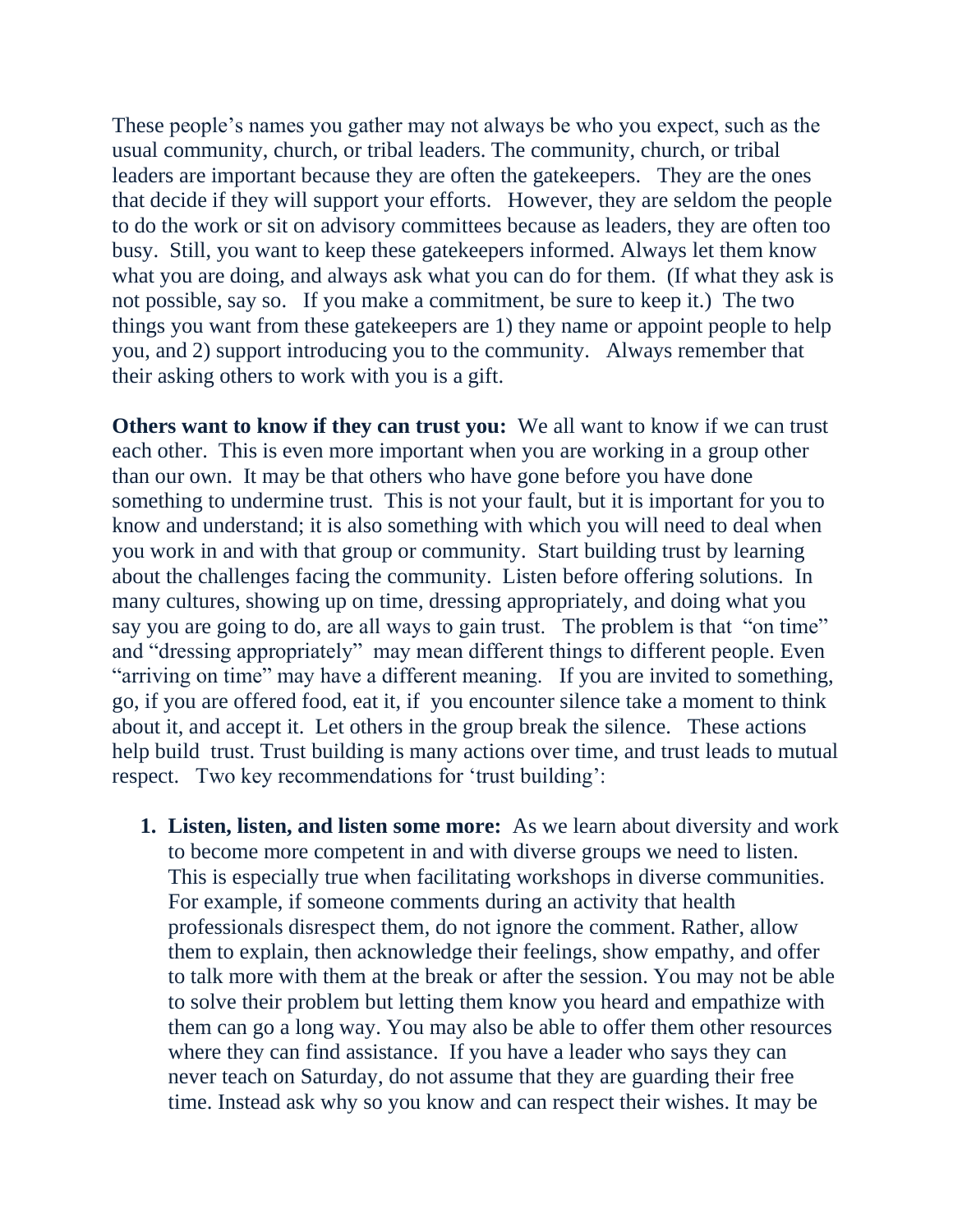that this is their holy day. As we listen, we often make assumptions based on our own experiences. In other instances, we are afraid to show our ignorance or afraid to that if we ask it will lead to something more complication or other problems. Avoiding potentially uncomfortable discussions says a lot about you and your programs. It can cause difficulties and misunderstandings, especially when working with a group other than your own. The best thing to do if you do not understand, or even if you think you understand, is to ask. This is what it means to be culturally humble. Going back to our workshop example then, a leader might ask, "Could you tell me more about being disrespected?." This is how we learn. Remember, we do not have to fix the problem or apologize unless we did something wrong, but we do need to acknowledge that this is their reality and take time to listen.

**2. Avoid Stereotypes:** While there is some truth in some stereotypes there are also many exceptions and misconceptions. Please note that in this write up we say nothing about one group of people being like this and another group of people being like that. Remember just because people share some common characteristics (race, age, ethnicity, language, etc.) this does not mean they are all the same. Where leaders often get into trouble is when they use stereotypes and act or say something like: "That is OK, we know that are always late." Or " are so emotional." A rule of thumb to help avoid stereotyping is to never assign any attribute to a whole group.

**How do I know if things are going wrong?** Some clues that help us know if things are not on track or going well are the following. People who use to call you back or keep in touch do not follow-up or respond to you. People do not show up at meetings. In a group meeting or workshop, everyone is silent. Participants do not show up to the second session. Everyone looks boarded. You just have a "feeling" or sense something is not right. One of the mistakes that people often make when these things happen is to make excuses for them and say that these folks are busy, or just not motivated. These are assumptions; therefore, when these things happen, it is more useful to look at yourself and your leaders and ask what might have happened and if there is anything you can do to correct this. If you do not know what happened, ask. Be humble and avoid being defensive. This is where partners can be helpful.

**What to do if things go wrong:** Stop what you are doing and find out what is happening. Reach out and ask your partners or the participants who did not show up again why they did not return. What happened? Could we have done things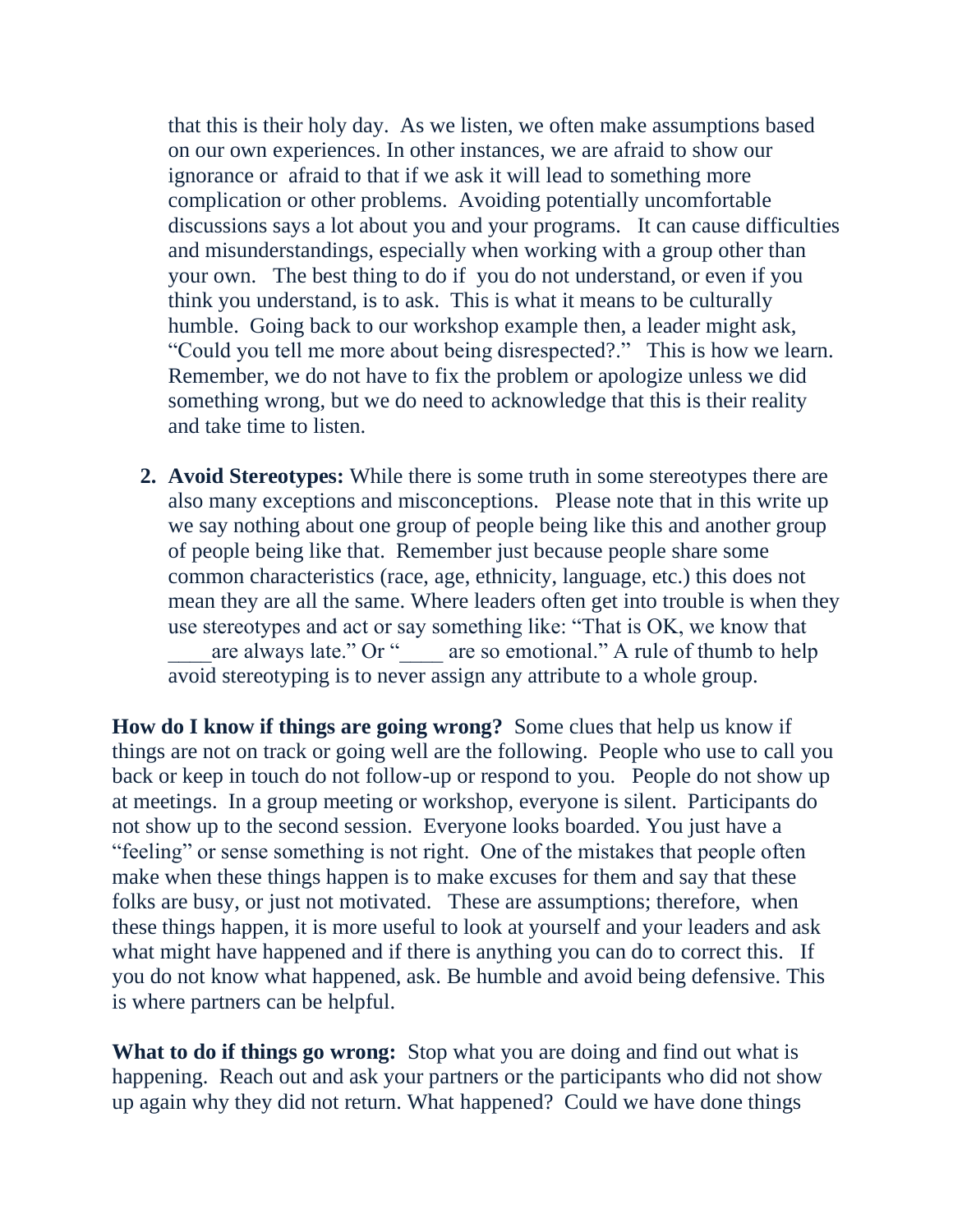differently? Then listen. At first there may be silence but eventually you will begin to learn what is happening. A leader was not respectful, a cultural norm was unintentionally broken, a participant said something inappropriate to another participant, maybe someone talked when they should have been listening. Also ask what you can do to fix whatever the problem might be and listen to all their ideas. Don't go for the first idea or the easy fix. Listen, ask open ended questions.

**You made a mistake. Now what?** This discussion assumes that the intent was good, or the mistake was unintentional. As soon as you are aware that you made a mistake or someone points out a mistake, the best thing to do is to admit the mistake, say you were wrong. "What I just said was racist, I am so sorry." Do not give excuses. Do not try to fix it. It may be that someone will make an excuse for you. You can thank them and say that you just were not thinking but nevertheless what you said was harmful to others and still racist. If this happens one time, you will be able to resume your plans, and you may have gained some respect by being honest, taking responsibility for your mistake, and apologizing for it.

## **Why SMRC Programs tend to work across cultures**

There are several things about our programs that make them appropriate across cultures.

- 1. They are self-tailored: We never make suggestions to participants about what they should or should not do, this is up to each participant, and we support them in whatever they chose. This is true for action planning, problem solving and decision making as well as brainstorming and call outs.
- 2. Directions in the manual say throughout "say in your own words". In this way leaders can tailor to the context substituting frequently eaten foods for foods in the manual or including local ways people can get exercise among other things.
- 3. Our materials include drawings of people from many cultures and sizes. When names are used in examples they are also drawn from many cultures. Most people can find something to which they can relate in the book.
- 4. Most important of all we push as much as we can having leaders from the same culture as the people they are teaching. This is probably the most difficult, as program coordinators are often most comfortable having